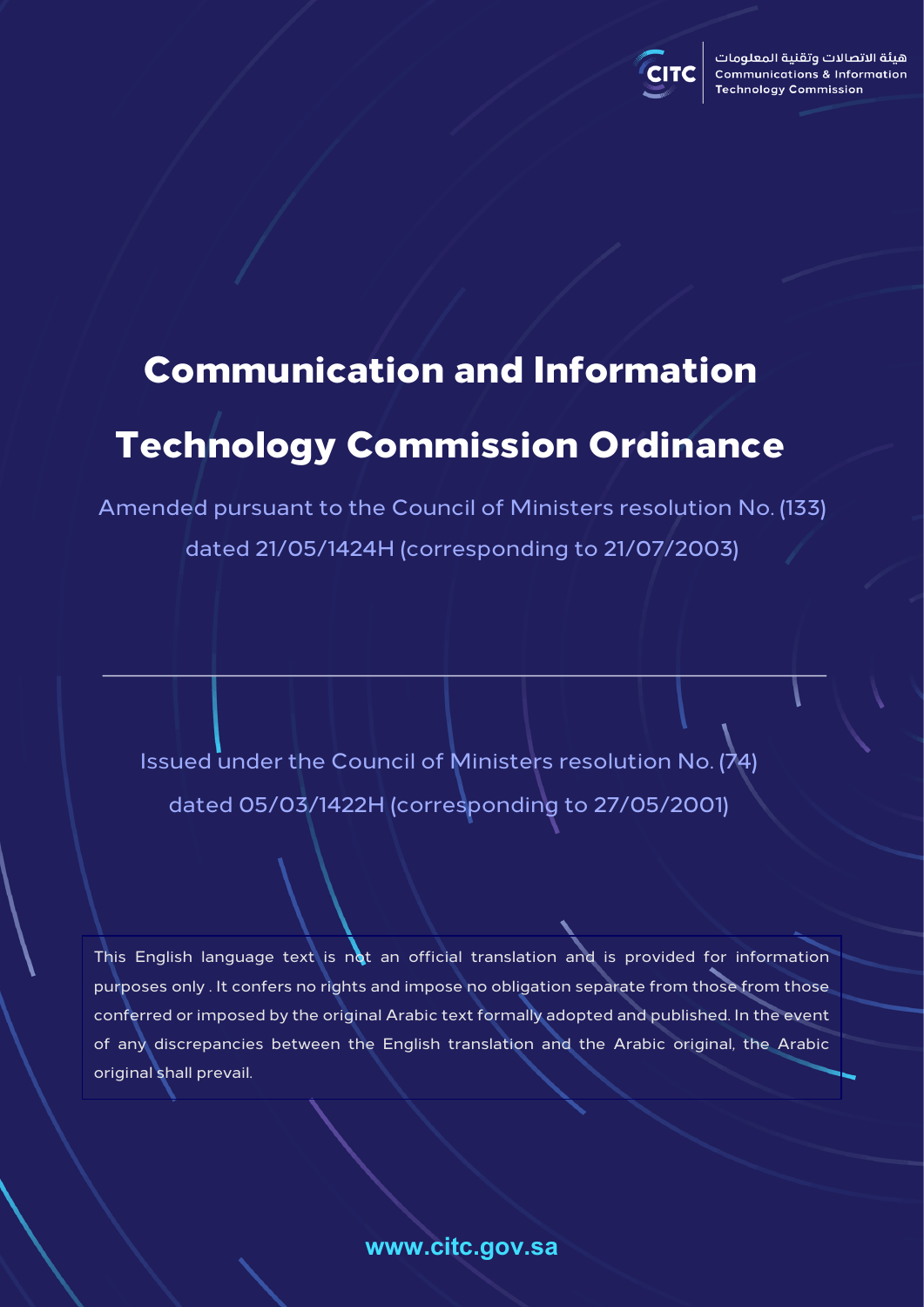#### Article one:

The following expressions shall have the meanings hereunder assigned to them unless otherwise specified:

| The Act         | Telecommunications Act.                                     |
|-----------------|-------------------------------------------------------------|
| The Ordinance:  | Ordinance of the Saudi Communications Commission.           |
| The Ministry:   | The Ministry of Post, Telegraph & Telephone.                |
| The Minister:   | The Minister of Post, Telegraph & Telephone.                |
| The Commission: | Saudi Communications Commission.[1]                         |
| The Board:      | Board of the Saudi Communications Commission.               |
| The Governor:   | The Governor of the Saudi Communications Commission.        |
| Member:         | Member of the Board of the Saudi Communications Commission. |

# Article Two:

In accordance with this Ordinance, a regulatory authority, to be named "The Saudi Communications Commission", shall be established and shall have legal standing and financial and administrative independence. The Commission shall has its head office in Riyadh and has the right to establish branches or offices within the Kingdom, and reports to the Minister.

## Article Three:

The Commission assumes the regulation of the telecommunications sector for the provision of advanced and reliable telecommunications services in any part of the Kingdom by the companies that will be licensed in accordance with the Act. The commission shall undertake the following:

- a) Issue the necessary licenses in accordance with the Act, the Bylaws and this Ordinance
- b) Ensure the implementation of the conditions specified in the granted licenses, and propose the conditions related to Universal Service and Universal Access
- c) Implement the approved policies, plans and programs for developing the telecommunications sector and establish the necessary procedures
- d) Seek to achieve the orderly expansion of the telecommunications infrastructure and telecommunications services which are provided to the users in an effective and reliable manner
- e) Encourage reliance on market forces for the provision of telecommunication services
- f) Prepare the Bylaws for the Act, ensuring clarity, equity, effectiveness and adequacy
- g) Encourage investment in telecommunication services and their infrastructure, and encourage the provision of reliable telecommunications services at affordable prices and high quality in all the provinces of the Kingdom
- h) Establish the National Plan for Frequency Spectrum after coordination with the concerned parties and forward it to the Ministry in order to submit it to the Council of Ministers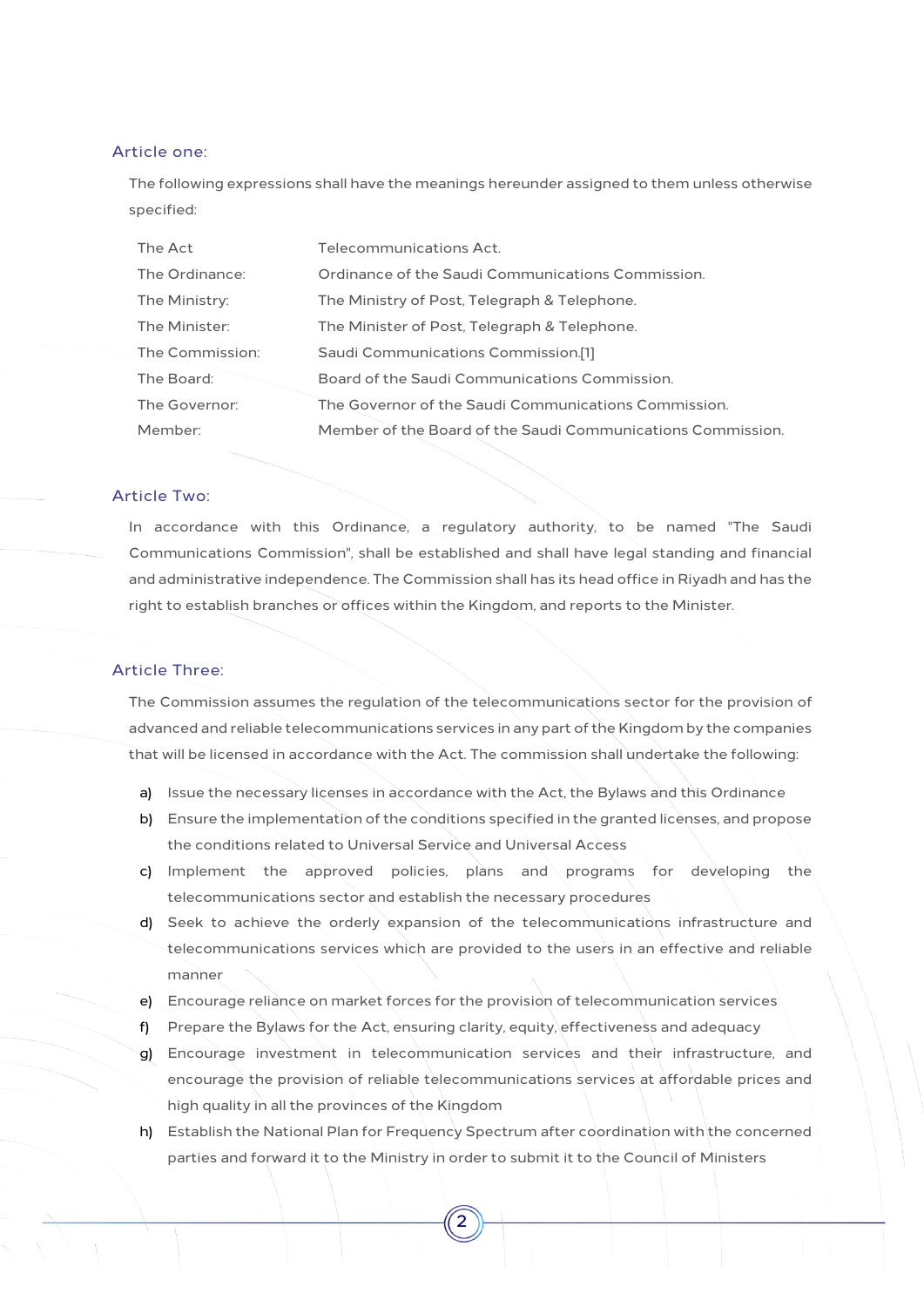- i) Propose the fees for the usage of the frequencies allocated to different usages, and forward such fees to the Ministry in order to reach an agreement on them between the Minister and the Minister of Finance and National Economy and forward for approval to the Council of Ministers
- j) Protect the interests of users in respect of public telecommunications services and the Internet, monitor the performance of licensed entities providing such services and take the necessary measures to obligate these entities to abide by the license conditions, including type and level of services and development of new and innovative services
- k) Propose regulations related to the telecommunications sector and their amendments, and review the issues associated with the sector which are raised by the concerned parties, and in particular by the licensed operators or users including the disputes involving network access and interconnection, and take the necessary decisions concerning such issues within the scope of its authority
- l) Ensure the users and licensed operators perform their duties without prejudice to the public interest
- m) Encourage research and development in the telecommunications sector and encourage modernization of telecommunications networks and services
- n) Establish bases for determination of the rates of telecommunications services as required by competition) Approve the general business conditions of the licensed operators
- o) Allocate the frequency bands assigned to civil and commercial usage and ensure the effective use of the frequencies
- p) Establish, manage and supervise the National Numbering Plan
- q) Enhance efforts to develop business practices and set performance standards for the different services in the telecommunications sector and monitor compliance therewith
- r) Coordinate with the Ministry regarding the representation of the Kingdom in relevant domestic, regional and international bodies in the telecommunications sector
- s) Any other functions conferred upon it under the Act and Bylaws

# Article Four:

The Commission shall have a Board chaired by the Minister, and membership of the following

- a) The Governor as a Deputy Chairman to the Board
- b) A representative from the Ministry of PTT
- c) A representative from the Ministry of Finance and National Economy
- d) A representative from the Ministry of Commerce
- e) A representative from King Abdul Aziz City for Science & Technology
- f) Three members from the private sector to be nominated by the Minister and appointed by a Council of Ministers' resolution
- 1. The remuneration for attending the Board sessions shall be determined through a Council of Ministers' resolution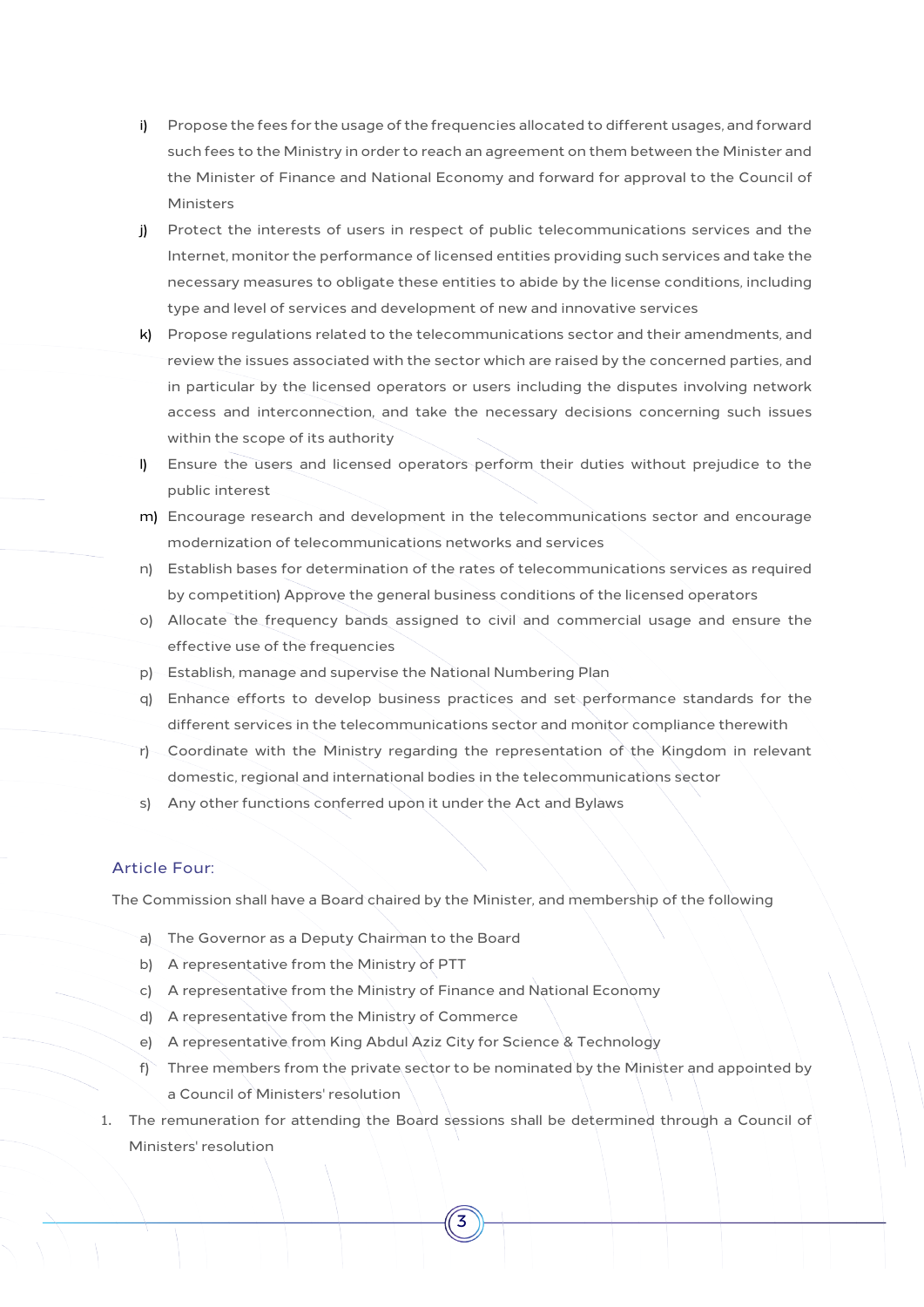## Article Five:

The Board is the higher authority of the Commission, and has the power to supervise the management and performance of the Commission and to establish a general policy to be followed by the Commission. The Board shall have the ultimate power to manage the commission which include, in particular, the following:

- a ) Approve the internal, financial, administrative and technical Bylaws of the Commission
- b ) Determine the fees obtained by the Commission against any activities or services it provides to the operators and similar parties, in accordance with the Act
- c ) Approve granting of licenses that are within its jurisdiction
- d ) Approve the National Numbering Plan and supervise its implementation
- e ) Approve the business plan and operational plans of the Commission within the framework of the Government general plan
- f ) Approve purchasing and selling of real estate & properties, required to achieve the Commission's objectives
- g ) Approve the Commission's budget proposal and its final accounts, the Auditor's Report and the Annual Report for submission according to the Act
- h ) Conclude agreements and various types of contracts within the limits of the Board's authority and delegate the Commission's personnel for concluding such agreements
- i) Form committees and empower them with necessary authorization to carry out their tasks
- j) Approve salary structure for the Commission's staff who are subject to the Labor and Workmen Law
- k ) Supervise the technical, administrative and financial work of the Commission

# Article Six:

- 1. The Board meetings shall be held at the Headquarters of the Commission and can be held in any other location inside the Kingdom
- 2. The Board shall meet at the invitation of its Chairman at least once every three months or whenever deemed necessary or if requested by at least five Members. The agenda should be included in the invitation. The Board meeting shall be valid only if attended by a majority of the members including the Chairman or his deputy. Resolutions shall be adopted by majority vote of the members present; and in case of a tie, the side on which the Chairman votes shall prevail
- 3. Deliberations and resolutions of the Board shall be recorded in Minutes signed by the Chairman and the members present. Resolutions applicable to operators, service providers, equipment manufacturers and distributors or users shall be published in the official Gazette and at least in two daily newspapers provided that such publication does not compromise public interest or business confidentiality. The Governor will directly inform the concerned parties ,as appropriate , of these resolutions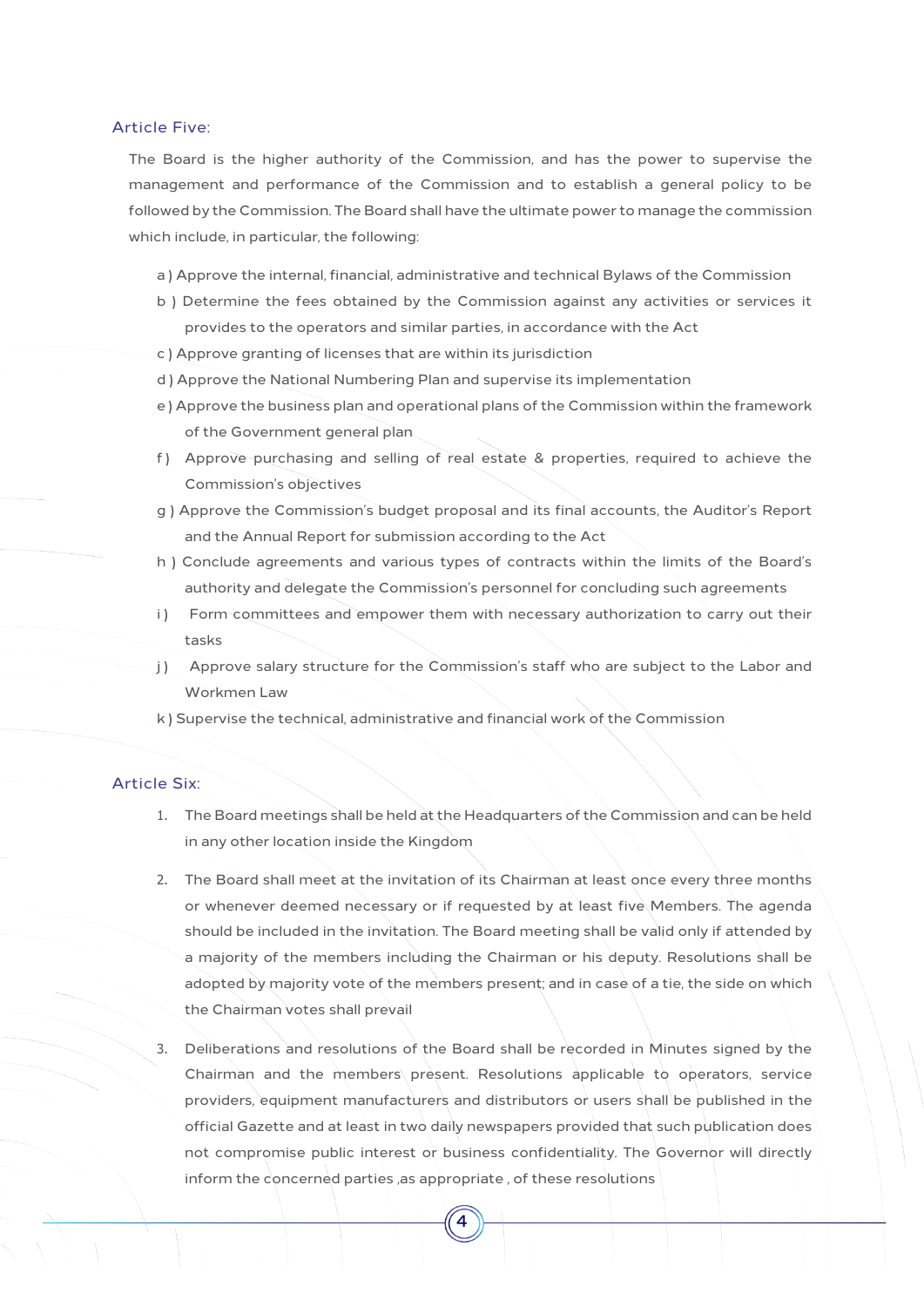- 4. A Member has no right to delegate another person to vote on his behalf during his absence. A dissenting Member may record his dissent and its justification in the Minutes of the Board Meetings
- 5. A Member has no right to disclose any of the Commission's confidential information that come to his knowledge due to his membership of the Board
- 6. The Board may invite to its meetings any persons whose knowledge and expertise it wishes to enlist, without such persons having the right to vote

# Article Seven:

In the course of performing the responsibilities and duties assigned to it, the Commission may enlist the services of specialized agencies, academic or technical institutions or qualified consultants to assist in the performance of certain functions and duties. The Commission may also cooperate and coordinate with other ministries or government agencies or bodies as it deems appropriate for the proper performance of its functions.

# Article Eight:

The Commission shall have a Governor at the "Excellent" grade, who will be nominated by the Minister and appointed by a Royal Decree, and he shall be the executive officer responsible for the management of the Commission. His responsibilities are governed by the Ordinance and the Board decisions. The Governor shall assume, in particular, the following authorities and functions:

- a ) Supervise the preparation for the Board meeting
- b ) Follow up on the implementation of the resolutions issued by the Board
- c ) Monitor the preparation of the Commission Budget Proposal, Final Accounts and the Annual Report for submission to the Board
- d ) Supervise the Commission's staff as per the authority conferred on him and in accordance with the regulations
- e ) Issue orders for the Commission's expenses according to the approved Annual Budget
- f ) Provide the Board with periodic reports on the operations, achievements and activities of the Commission
- g ) Propose plans and programs of the Commission and monitor their implementation after being approved by the Board
- h ) Represent the Commission in its contacts with other agencies and before the courts and may delegate others to do so
- i ) Delegate some of these authorities and functions to the officials in the Commission

# Article Nine:

The Governor shall have deputies who will be appointed by a decree from the Board based on the nomination by the Governor. The deputies of the Governor shall assume the authorities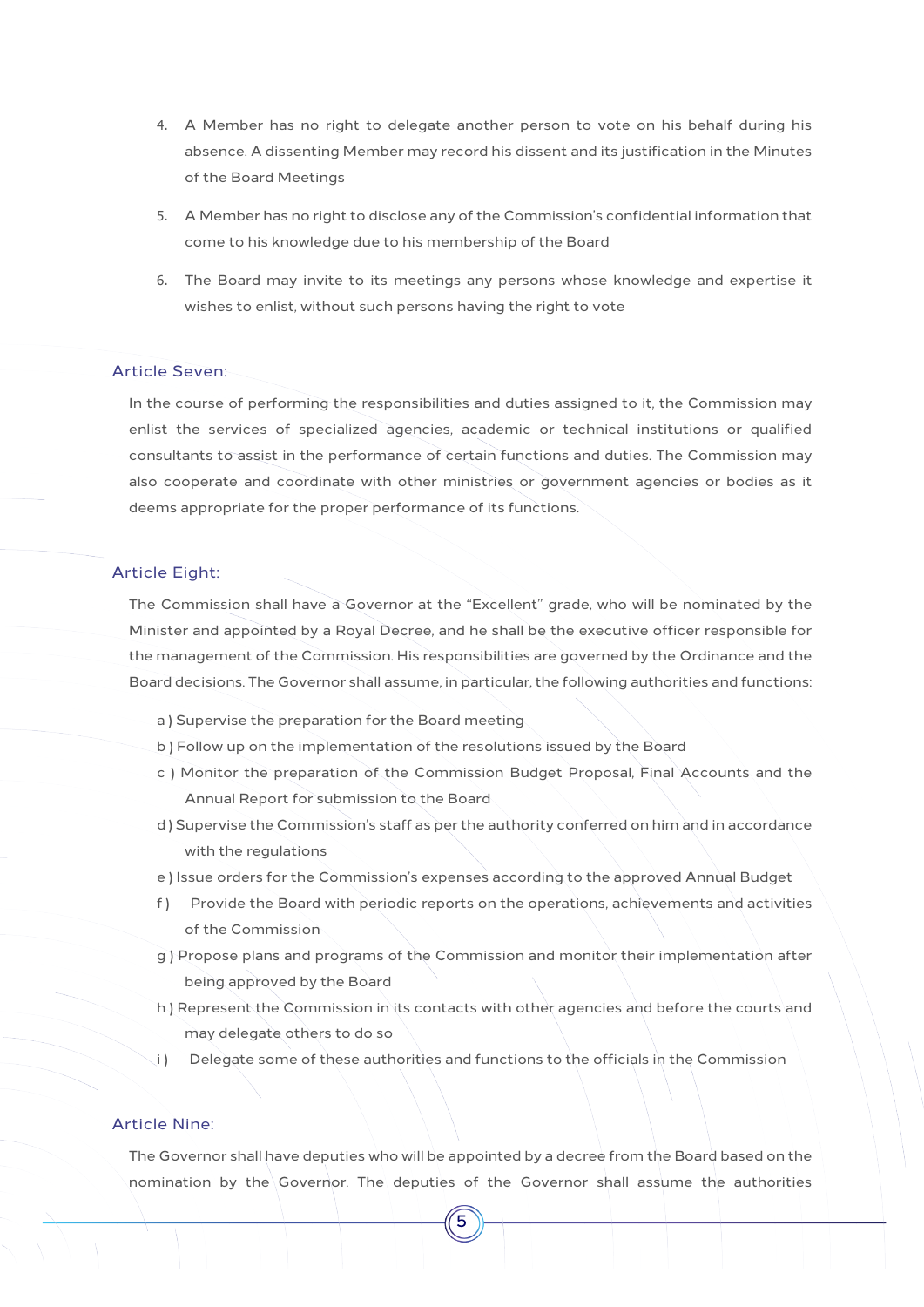conferred upon them by the Governor in accordance with this Ordinance

#### Article Ten:

The Commission's financial resources shall be derived from the following sources:

- a ) Share allocated to the Commission from the fees charged by the government for the licenses issued to the operators
- b ) Fees charged by the Commission for works and services provided by the Commission according to this Ordinance
- c ) Income from fines imposed in accordance with the Act

## Article Eleven:

The Commission's funds shall be deposited in an account opened for it with the Saudi Arabian Monetary Agency (SAMA). Spending from these funds shall be in accordance with the Commission's approved budget. With the exception of funds required for funding future projects approved in the Commission's Annual Budget and for meeting its obligations, funds in excess of the Commission's needs during the fiscal year shall revert to the Kingdom's General Treasury and shall be remitted to the current account of the Ministry of Finance and National Economy.

### Article Twelve:

The Commission shall collect the fees charged for the provision of commercial services, usage of frequencies and issuance and renewal of licenses, and deposit these amounts with the General Treasury in a current account of the Ministry of Finance and National Economy.

## Article Thirteen:

The custom exemptions regarding Commission's imports shall be in accordance with the established regulations applied to the imports of public corporations.

#### Article Fourteen:

The Commission's fiscal year is the same fiscal year of the State. As an exception the Commission's first fiscal year which shall begin as of the date of the coming into force of this Ordinance.

## Article Fifteen:

Except for the Governor, all the employees of the Commission shall be subject to the Labor and Workmen Law and to the Social Insurance Regulations.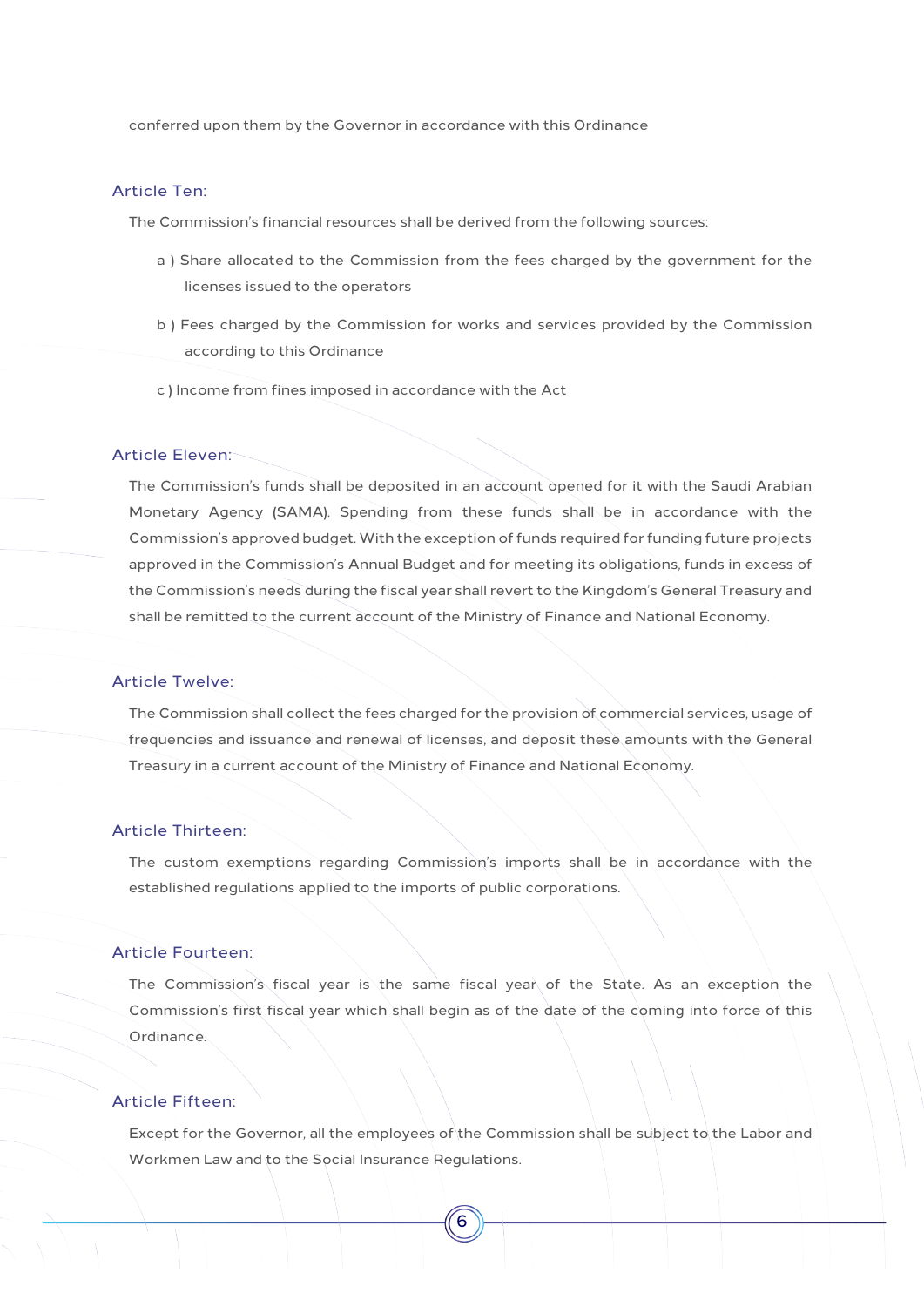## Article Sixteen:

The Governor shall within 90, ninety days, from the start of each fiscal year submit to the Minister an Annual Report ,after being approved by the Board, stating the Commission's accomplishments during the past year compared with the objectives of the general development plan, the difficulties encountered and the proposals for work improvement and progress. This Report will be submitted by the Minister to the chairman of the Council of Ministers.

### Article Seventeen:

Without prejudice to the right of the Bureau of the Comptroller General to monitor the Commission's accounts, the Board shall appoint one or more independent auditors, natural or juridical persons, licensed to practice in the Kingdom and shall determine their fees. In the case of more than one auditor, they shall be collectively accountable to the Commission for their work. The auditor's report will be submitted to the Board, with a copy to the Bureau of the Comptroller General.

#### Article Eighteen:

The Ordinance of this Organization supersedes all contravening terms and provisions.

#### Article Nineteen:

This Ordinance shall be published in the official Gazette and shall come into force as of the date of its publication.

[1] Pursuant to the council of ministers resolution no. 133 dated 21/5/1424H the name of the "Saudi Communication Commission" (SCC) has been replaced with "the Communication and Information Technology Commission " (CITC).

- [2] Pursuant to the council of ministers resolution no. 133 dated 21/5/1424H, the following IT tasks has been assigned to the Commission.
- 1. Implement the policies, plans and programs approved for the development of information technology and set out the appropriate procedures.
- 2. Propose regulations and its amendments related to information technology, and pursue approval of these regulations from the appropriate authorities.
- 3. Propose terms related to universal access and universal service.
- 4. Issue the necessary licenses in accordance with the terms and acts related to them.
- 5. Follow up evolution and news in the field of information technology and make use of them.
- 6. Organize expansion of the infrastructure of information technology in coordination with the concerned government and private organizations.
- 7. Encourage investment in information technology services, their manufacture and qualifying human resources working in this field.
- 8. Set out the master plan for information technology after coordinating with the concerned parties in order to approve it.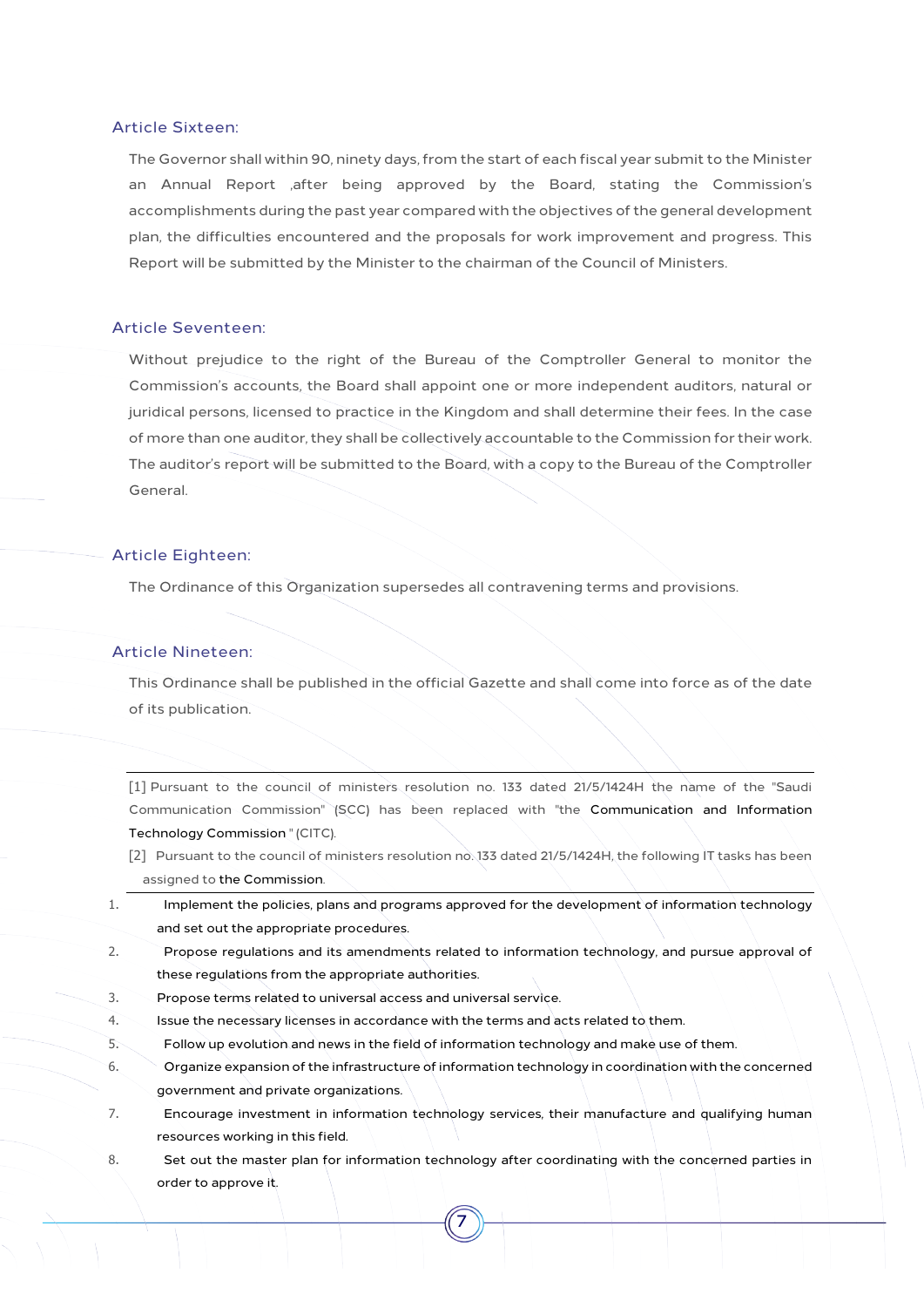- 9. Coordinate with government organizations in regard to the necessary arrangements for the evolution to the e-government.
- 10. Coordinate with government and private organizations in regard to the necessary arrangements for the evolution to the e-commerce.
- 11. Coordinate with related organizations in regard to the necessary technology for creating data bases for those concerned organizations
- 12. Safeguard the interest of users in regard to information technology services.
- 13. Follow up government efforts in regard to information technology and encourage them.
- 14. Hold conferences and symposiums related to information technology and participate in such events inside and outside the Kingdom.